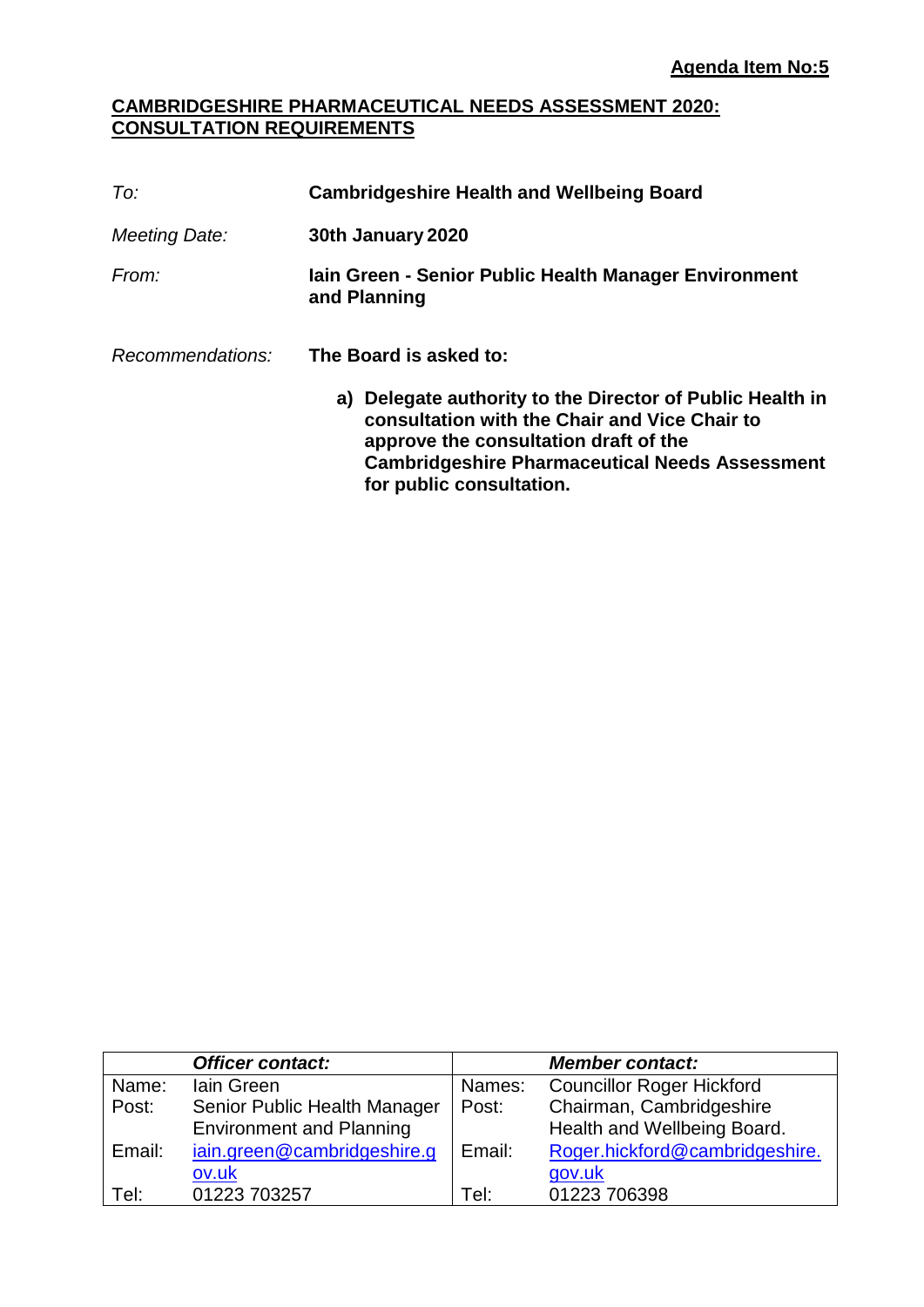## **1.0 PURPOSE**

1.1 The purpose of this paper request the Cambridgeshire Health and Wellbeing Board (HWB) to delegate to the Director of Public Health in consultation with the Chair and Vice Chair to approve the consultation draft of the Cambridgeshire Pharmaceutical Needs Assessment for public consultation.

### **2.0 Background**

- 2.1 All HWBs have a statutory responsibility to publish and keep up to date a statement of the needs for pharmaceutical services for the population in its area, referred to as a 'pharmaceutical needs assessment' (PNA).
- 2.2 The PNA has two key purposes:
	- Firstly, it presents a summary of the number and distribution of pharmaceutical providers in Cambridgeshire and the access and services they provide in the context of local priorities. This information will be used by NHS England when making decisions on applications to open new pharmacies and dispensing appliance contractor premises; or applications from current pharmaceutical providers to change their existing regulatory requirements.
	- Secondly, it provides an overview of locally commissioned services and potential future opportunities for pharmaceutical providers to contribute to improving the health and wellbeing of local residents. This can be used to inform commissioning decisions by local commissioning bodies including local authorities (public health services from community pharmacies), NHS England and Clinical Commissioning Groups (CCGs).

## **3.0 MAIN ISSUES**

- 3.1 A PNA was undertaken for Cambridgeshire during June-December 2016 and published by the Board on 6th July 2017. The PNA was undertaken in accordance with the requirements set out in regulations 3-9 Schedule 1 of the NHS (Pharmaceutical Services and Local Pharmaceutical Services) Regulations 2013.
- 3.2 Guidance from NHS England require each Health and Wellbeing Board "to publish a statement of its revised assessment within 3 years of its previous publication of a pharmaceutical needs assessment having published its first pharmaceutical needs assessment by 1st April 2015, therefore the next revised assessment needs to be published no later than July 2020.
- 3.3 The previous PNAs have been brought to the HWB Board for approval at the consultation stage seeking approval to consult the public and stakeholders on that version. Due to the restricted time available and the need to have a draft ready for consultation by mid-March 2020 it will not be possible to bring a consultation version of the PNA to the HWB Board for approval to consult. The final version of the Cambridgeshire PNA will be brought back to the board for approval at its July meeting.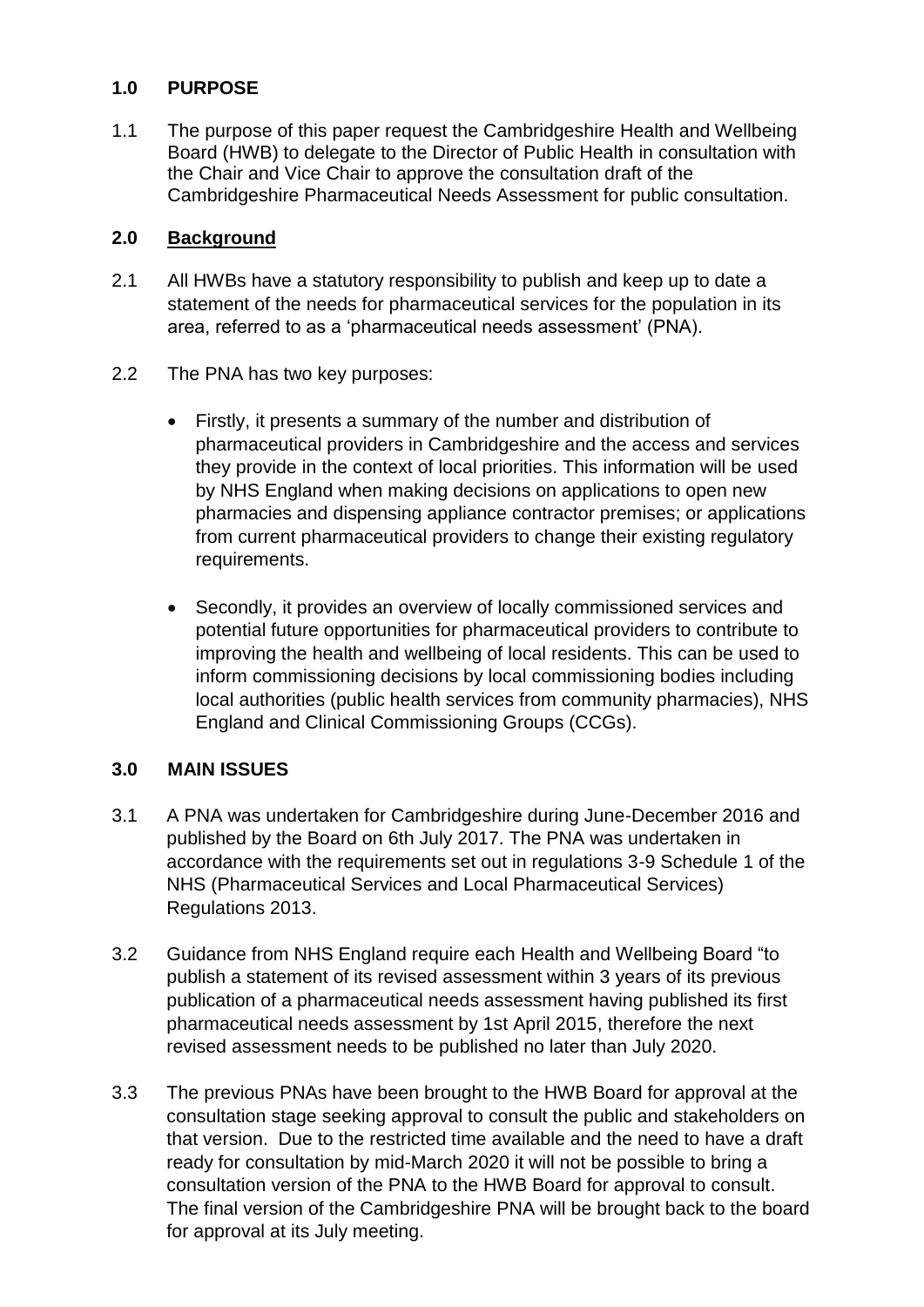# **Process for producing the Cambridgeshire PNA 2020**

- 3.4 The development of the revised PNA for 2020 will be overseen by a multiagency steering group, with representation from the County Council, the Clinical Commissioning Group, Healthwatch, the Local Medical Committee (a corresponding member), the Local Pharmaceutical Committee and NHS England.
- 3.5 The statutory 60 day public consultation on a draft PNA report will be undertaken from mid-March 2020 to mid-May 2020. In the process of undertaking the PNA and the public consultation, the Steering group on behalf of the Cambridgeshire HWB will seek the views of a wide range of stakeholders including but not limited to the public sector and the third sector organisations working with children, older people, people with disabilities, people with long term conditions, community support groups, Homelessness organisations to identify issues that affect the commissioning of pharmaceutical services and how pharmaceutical providers can help to meet local health needs and priorities.
- 3.6 All pharmacies and dispensing GP practices in Cambridgeshire will be asked to complete a questionnaire describing their own service provision and their views on local pharmaceutical provision.
- 3.7 Posters to advertise the PNA Consultation to the general public will be sent to all community pharmacies, GP practices and local libraries. Respondents will be encouraged to complete the questionnaire online, although some paper copies with freepost envelopes will be available in these venues and additional paper copies can be requested from the Public Health department. Letters informing stakeholders of the PNA consultation and specifically inviting responses will be sent to neighbouring HWBs, Parish and Town Councils, District Councils, local MPs, local NHS providers, the Local Medical Committee and a wide range of voluntary sector organisations.
- 3.8 A range of views will be sought on the provision and accessibility of pharmacy services in Cambridgeshire, including any local intelligence on perceived gaps in provision particularly linked to new settlements.
- 3.9 The feedback gathered in the consultation will be used to review and revise the PNA and a final version will be presented to the Cambridgeshire Health and Wellbeing Board in July 2020 for formal adoption.
- 3.10 As the Health and Wellbeing Board will not be meeting at a suitable time to comment or agree the draft of the Cambridgeshire PNA for consultation an advance draft will be circulated to board members for comment prior to the formal consultation, and the decision to approve the draft for consultation will rest with the Director of Public Health with Chair and Vice Chair.

# **4 LINKS TO HEALTH AND WELLBEING STRATEGY PRIORITIES**

4.1 The PNA for Cambridgeshire is undertaken in the context of the needs of the local population. Health and wellbeing needs for the local population are